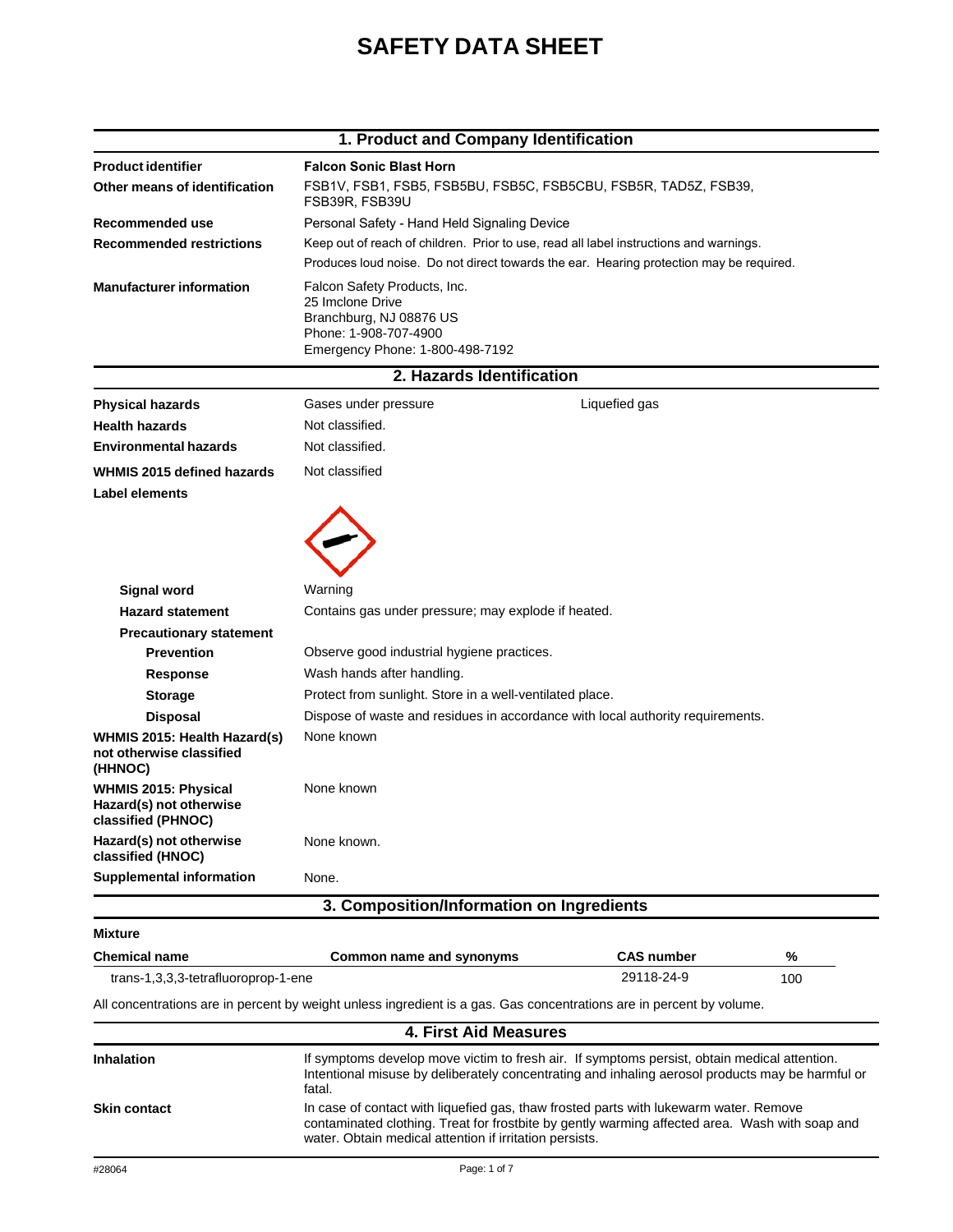| Eye contact                                                                  | Flush with cool water. Remove contact lenses, if applicable, and continue flushing. Obtain                                                                                                                                                                                                                                                                                                                                                                                                                                                                                                                                                                                      |  |  |
|------------------------------------------------------------------------------|---------------------------------------------------------------------------------------------------------------------------------------------------------------------------------------------------------------------------------------------------------------------------------------------------------------------------------------------------------------------------------------------------------------------------------------------------------------------------------------------------------------------------------------------------------------------------------------------------------------------------------------------------------------------------------|--|--|
|                                                                              | medical attention if irritation persists.<br>Not likely, due to the form of the product.                                                                                                                                                                                                                                                                                                                                                                                                                                                                                                                                                                                        |  |  |
| Ingestion                                                                    | Contact with liquefied gas might cause frostbites, in some cases with tissue damage.                                                                                                                                                                                                                                                                                                                                                                                                                                                                                                                                                                                            |  |  |
| <b>Most important</b><br>symptoms/effects, acute and                         |                                                                                                                                                                                                                                                                                                                                                                                                                                                                                                                                                                                                                                                                                 |  |  |
| delayed                                                                      |                                                                                                                                                                                                                                                                                                                                                                                                                                                                                                                                                                                                                                                                                 |  |  |
| Indication of immediate<br>medical attention and special<br>treatment needed | Treat frost-bitten areas as needed.                                                                                                                                                                                                                                                                                                                                                                                                                                                                                                                                                                                                                                             |  |  |
| <b>General information</b>                                                   | If you feel unwell, seek medical advice (show the label where possible). Ensure that medical<br>personnel are aware of the material(s) involved, and take precautions to protect themselves. Show<br>this safety data sheet to the doctor in attendance. Avoid contact with eyes and skin. Keep out of<br>reach of children.                                                                                                                                                                                                                                                                                                                                                    |  |  |
|                                                                              | 5. Fire Fighting Measures                                                                                                                                                                                                                                                                                                                                                                                                                                                                                                                                                                                                                                                       |  |  |
| Suitable extinguishing media                                                 | Water fog. Foam. Dry chemical powder. Carbon dioxide.                                                                                                                                                                                                                                                                                                                                                                                                                                                                                                                                                                                                                           |  |  |
| Unsuitable extinguishing<br>media                                            | None known.                                                                                                                                                                                                                                                                                                                                                                                                                                                                                                                                                                                                                                                                     |  |  |
| Specific hazards arising from<br>the chemical                                | During fire, gases hazardous to health may be formed.                                                                                                                                                                                                                                                                                                                                                                                                                                                                                                                                                                                                                           |  |  |
| Special protective equipment<br>and precautions for firefighters             | Firefighters should wear full protective clothing including self- contained breathing apparatus.                                                                                                                                                                                                                                                                                                                                                                                                                                                                                                                                                                                |  |  |
| <b>Fire-fighting</b><br>equipment/instructions                               | Move containers from fire area if you can do so without risk. Cool containers with flooding<br>quantities of water until well after fire is out.                                                                                                                                                                                                                                                                                                                                                                                                                                                                                                                                |  |  |
| <b>Specific methods</b>                                                      | Cool containers exposed to flames with water until well after the fire is out.                                                                                                                                                                                                                                                                                                                                                                                                                                                                                                                                                                                                  |  |  |
| <b>General fire hazards</b>                                                  | Contents under pressure. Pressurized container may explode when exposed to heat or flame.                                                                                                                                                                                                                                                                                                                                                                                                                                                                                                                                                                                       |  |  |
| <b>Hazardous combustion</b><br>products                                      | May include and are not limited to: Hydrogen fluoride. Oxides of carbon.                                                                                                                                                                                                                                                                                                                                                                                                                                                                                                                                                                                                        |  |  |
|                                                                              | 6. Accidental Release Measures                                                                                                                                                                                                                                                                                                                                                                                                                                                                                                                                                                                                                                                  |  |  |
| Personal precautions,<br>protective equipment and<br>emergency procedures    | Keep unnecessary personnel away. Keep people away from and upwind of spill/leak. Keep out of<br>low areas. Many gases are heavier than air and will spread along ground and collect in low or<br>confined areas (sewers, basements, tanks). Wear appropriate protective equipment and clothing<br>during clean-up. Emergency personnel need self-contained breathing equipment. Do not touch<br>damaged containers or spilled material unless wearing appropriate protective clothing. Ventilate<br>closed spaces before entering them. Local authorities should be advised if significant spillages<br>cannot be contained. For personal protection, see section 8 of the SDS. |  |  |
| <b>Methods and materials for</b><br>containment and cleaning up              | Isolate area until gas has dispersed. Stop the flow of material, if this is without risk. For waste<br>disposal, see section 13 of the SDS.                                                                                                                                                                                                                                                                                                                                                                                                                                                                                                                                     |  |  |
| <b>Environmental precautions</b>                                             | Avoid discharge into drains, water courses or onto the ground. Do not discharge into lakes,<br>streams, ponds or public waters.                                                                                                                                                                                                                                                                                                                                                                                                                                                                                                                                                 |  |  |
|                                                                              | 7. Handling and Storage                                                                                                                                                                                                                                                                                                                                                                                                                                                                                                                                                                                                                                                         |  |  |
| Precautions for safe handling                                                | Use good industrial hygiene practices in handling this material.<br>Keep away from heat/sparks/open flames/hot surfaces. - No smoking.<br>Avoid contact skin and eyes.<br>Avoid breathing mist or vapor.<br>Provide adequate ventilation.<br>Wash thoroughly after handling.<br>When using do not eat or drink.                                                                                                                                                                                                                                                                                                                                                                 |  |  |
| Conditions for safe storage,<br>including any incompatibilities              | Store in a cool, dry place out of direct sunlight.<br>Store in a well-ventilated place.<br>Store upright to prevent product leakage.<br>Stored containers should be periodically checked for general condition and leakage.<br>Keep out of reach of children.                                                                                                                                                                                                                                                                                                                                                                                                                   |  |  |
|                                                                              | 8. Exposure Controls/Personal Protection                                                                                                                                                                                                                                                                                                                                                                                                                                                                                                                                                                                                                                        |  |  |
|                                                                              |                                                                                                                                                                                                                                                                                                                                                                                                                                                                                                                                                                                                                                                                                 |  |  |

## **Occupational exposure limits**

| US. AIHA Workplace Environmental Exposure Level (WEEL) Guides |                                                                         |         |  |
|---------------------------------------------------------------|-------------------------------------------------------------------------|---------|--|
| <b>Components</b>                                             | Type                                                                    | Value   |  |
| trans-1,3,3,3-tetrafluoroprop<br>-1-ene (CAS 29118-24-9)      | TWA                                                                     | 800 ppm |  |
| <b>Biological limit values</b><br><b>Exposure quidelines</b>  | No biological exposure limits noted for the ingredient(s).<br>See above |         |  |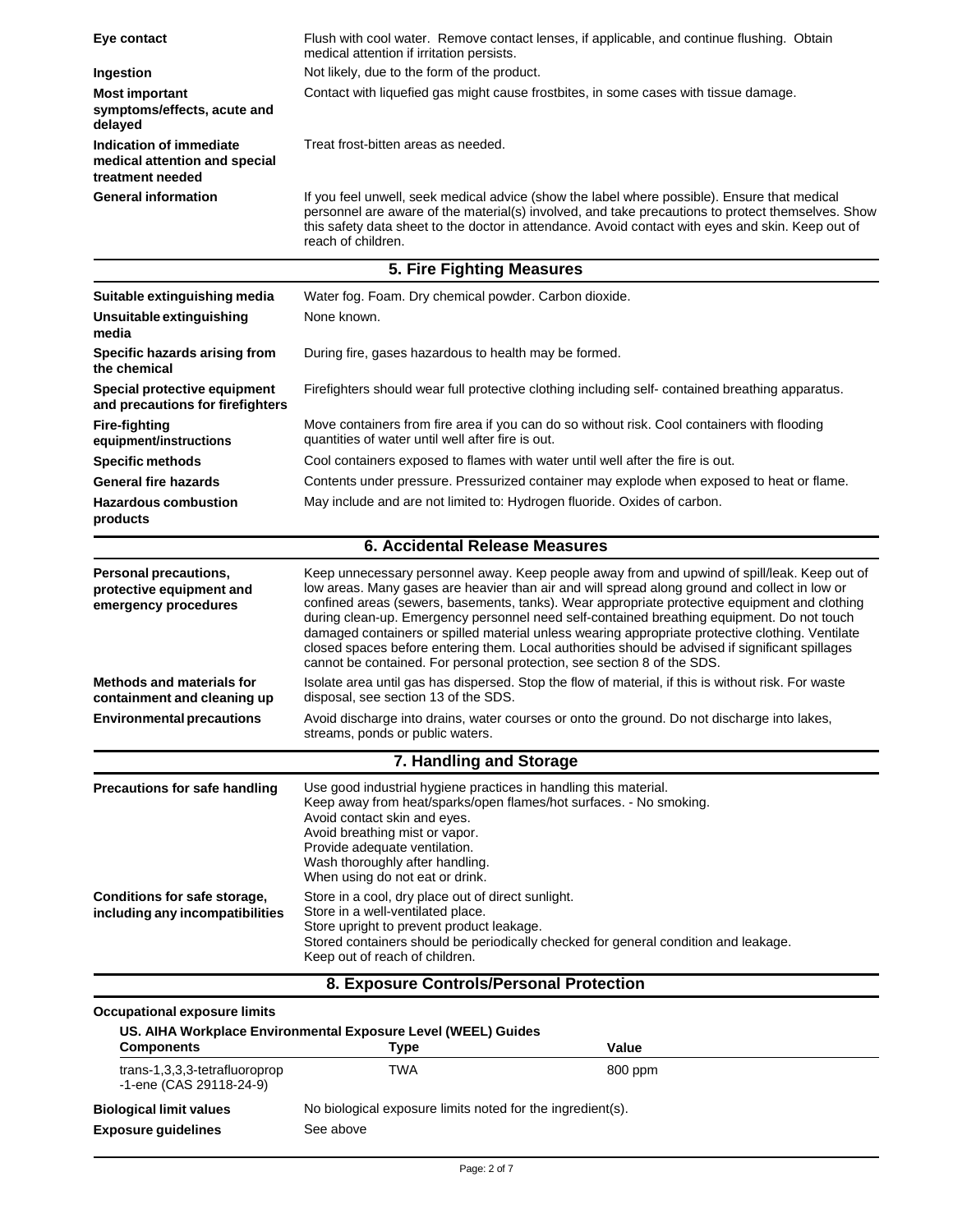| Appropriate engineering<br>controls      | Good general ventilation (typically 10 air changes per hour) should be used. Ventilation rates<br>should be matched to conditions. If applicable, use process enclosures, local exhaust ventilation,<br>or other engineering controls to maintain airborne levels below recommended exposure limits. If<br>exposure limits have not been established, maintain airborne levels to an acceptable level. |  |  |
|------------------------------------------|--------------------------------------------------------------------------------------------------------------------------------------------------------------------------------------------------------------------------------------------------------------------------------------------------------------------------------------------------------------------------------------------------------|--|--|
|                                          | Individual protection measures, such as personal protective equipment                                                                                                                                                                                                                                                                                                                                  |  |  |
| Eye/face protection                      | Wear safety glasses with side shields.                                                                                                                                                                                                                                                                                                                                                                 |  |  |
| <b>Skin protection</b>                   |                                                                                                                                                                                                                                                                                                                                                                                                        |  |  |
| <b>Hand protection</b>                   | Wear protective gloves. Confirm with a reputable supplier first.                                                                                                                                                                                                                                                                                                                                       |  |  |
| <b>Other</b>                             | Wear suitable protective clothing. As required by employer code.                                                                                                                                                                                                                                                                                                                                       |  |  |
| <b>Respiratory protection</b>            | Where exposure quideline levels may be exceeded, use an approved NIOSH respirator.<br>Respirator should be selected by and used under the direction of a trained health and safety<br>professional following requirements found in OSHA's respirator standard (29 CFR 1910.134),<br>CAN/CSA-Z94.4 and ANSI's standard for respiratory protection (Z88.2).                                              |  |  |
| <b>Thermal hazards</b>                   | Not applicable.                                                                                                                                                                                                                                                                                                                                                                                        |  |  |
| <b>General hygiene</b><br>considerations | Use good industrial hygiene practices in handling this material. When using do not eat or drink.                                                                                                                                                                                                                                                                                                       |  |  |

| Aerosol.<br>Appearance                            |                    |  |  |
|---------------------------------------------------|--------------------|--|--|
| <b>Physical state</b>                             | Gas.               |  |  |
| <b>Form</b>                                       | Liquefied gas.     |  |  |
| Color                                             | Clear              |  |  |
| Odor                                              | Slight             |  |  |
| <b>Odor threshold</b>                             | Not available.     |  |  |
| рH                                                | neutral            |  |  |
| Melting point/freezing point                      | Not available.     |  |  |
| Initial boiling point and boiling<br>range        | $-2.2 °F (-19 °C)$ |  |  |
| Pour point                                        | Not available.     |  |  |
| <b>Specific gravity</b>                           | Not available.     |  |  |
| <b>Partition coefficient</b><br>(n-octanol/water) | Not available.     |  |  |
| <b>Flash point</b>                                | Does not flash     |  |  |
| <b>Evaporation rate</b>                           | Not available.     |  |  |
| Flammability (solid, gas)                         | Not available.     |  |  |
| Upper/lower flammability or explosive limits      |                    |  |  |
| <b>Flammability limit - lower</b><br>(%)          | Not available.     |  |  |
| <b>Flammability limit - upper</b><br>$(\%)$       | Not available.     |  |  |
| Explosive limit - lower (%)                       | Not available.     |  |  |
| Explosive limit - upper (%)                       | Not available.     |  |  |
| Vapor pressure                                    | 4192 hPa @20 °C    |  |  |
| Vapor density                                     | 4 (air=1.0)        |  |  |
| <b>Relative density</b>                           | Not available.     |  |  |
| Solubility(ies)                                   | $0.373$ g/l        |  |  |
| <b>Auto-ignition temperature</b>                  | 694.4 °F (368 °C)  |  |  |
| <b>Decomposition temperature</b>                  | Not available.     |  |  |
| <b>Viscosity</b>                                  | Not available.     |  |  |
| <b>Other information</b>                          |                    |  |  |
| <b>Density</b>                                    | 1.17 $lb/gal$      |  |  |
| <b>Explosive properties</b>                       | Not explosive.     |  |  |
| <b>Oxidizing properties</b>                       | Not oxidizing.     |  |  |
| 10. Stability and Reactivity                      |                    |  |  |

## **9. Physical and Chemical Properties**

**Reactivity**

The product is stable and non-reactive under normal conditions of use, storage and transport.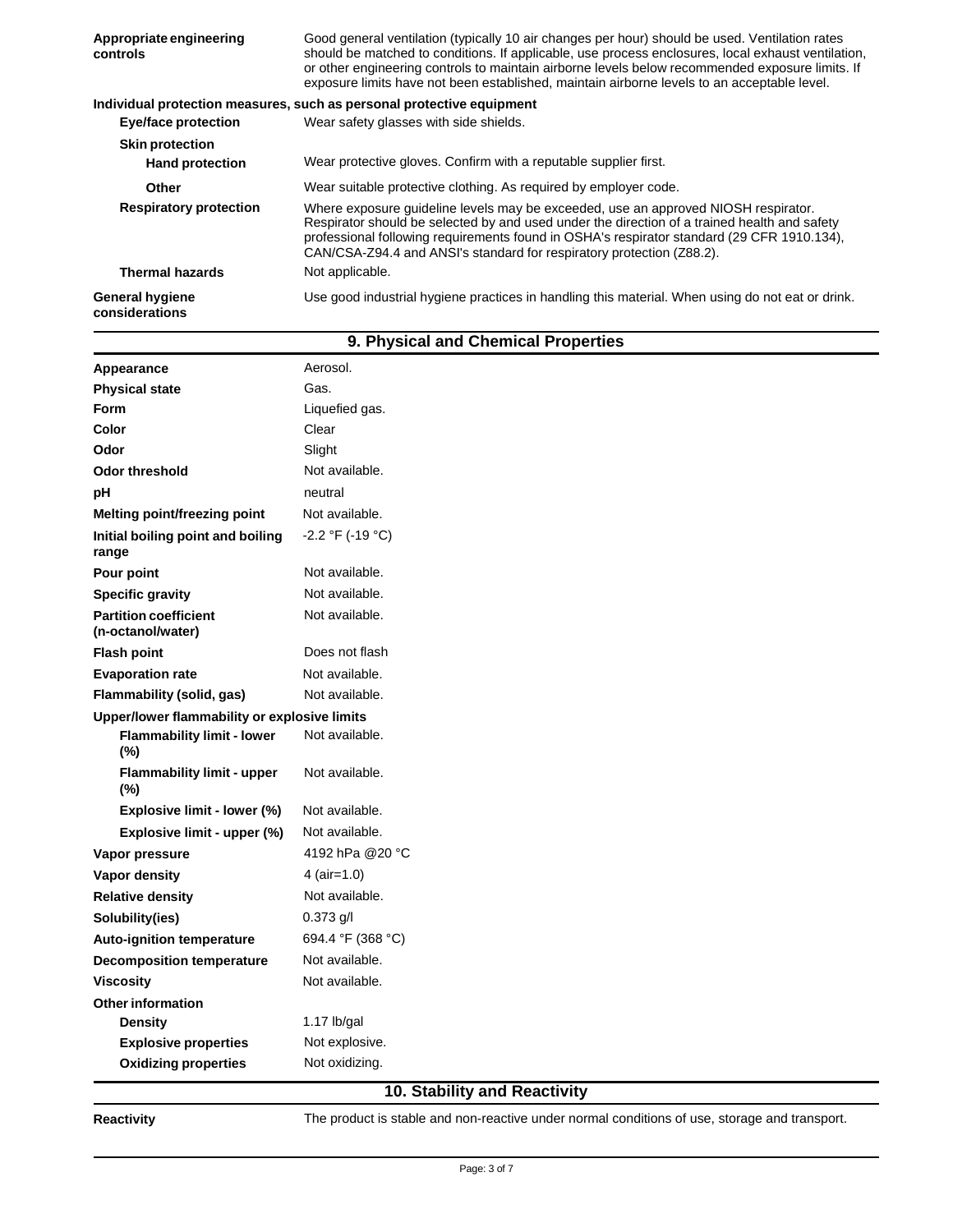| <b>Possibility of hazardous</b><br>reactions | Hazardous polymerization does not occur.                                               |
|----------------------------------------------|----------------------------------------------------------------------------------------|
| <b>Chemical stability</b>                    | Material is stable under normal conditions.                                            |
| <b>Conditions to avoid</b>                   | Heat. Aerosol containers are unstable at temperatures above 49°C (120.2°F).            |
| Incompatible materials                       | Alkaline metals. Do not mix with other chemicals.                                      |
| <b>Hazardous decomposition</b><br>products   | May include and are not limited to: Oxides of carbon. Hydrogen fluoride. fluorocarbons |

|                                                                                    |                                                                                      | 11. Toxicological Information                                                                 |  |
|------------------------------------------------------------------------------------|--------------------------------------------------------------------------------------|-----------------------------------------------------------------------------------------------|--|
| <b>Routes of exposure</b>                                                          | Eye, Skin contact, Inhalation, Ingestion.                                            |                                                                                               |  |
| Information on likely routes of exposure                                           |                                                                                      |                                                                                               |  |
| Ingestion                                                                          |                                                                                      | Expected to be a low ingestion hazard. May cause stomach distress, nausea or vomiting.        |  |
| <b>Inhalation</b>                                                                  | No adverse effects due to inhalation are expected.                                   |                                                                                               |  |
| <b>Skin contact</b>                                                                | Contact with liquefied gas might cause frostbites, in some cases with tissue damage. |                                                                                               |  |
| Eye contact                                                                        | Direct contact with eyes may cause temporary irritation.                             |                                                                                               |  |
| Symptoms related to the<br>physical, chemical and<br>toxicological characteristics | frostbite                                                                            |                                                                                               |  |
| Information on toxicological effects                                               |                                                                                      |                                                                                               |  |
| <b>Acute toxicity</b>                                                              |                                                                                      |                                                                                               |  |
| <b>Components</b>                                                                  | <b>Species</b>                                                                       | <b>Test Results</b>                                                                           |  |
| trans-1,3,3,3-tetrafluoroprop-1-ene (CAS 29118-24-9)                               |                                                                                      |                                                                                               |  |
| Acute                                                                              |                                                                                      |                                                                                               |  |
| Dermal<br>LD50                                                                     | Not available                                                                        |                                                                                               |  |
| Inhalation                                                                         |                                                                                      |                                                                                               |  |
| <b>LC50</b>                                                                        | Mouse                                                                                | > 100000 ppm, 4 hours                                                                         |  |
|                                                                                    | Rat                                                                                  | > 207000 ppm, 4 hours                                                                         |  |
| Oral                                                                               |                                                                                      |                                                                                               |  |
| LD50                                                                               | Not available                                                                        |                                                                                               |  |
| Skin corrosion/irritation                                                          |                                                                                      | Contact with liquefied gas might cause frostbites, in some cases with tissue damage.          |  |
| <b>Exposure minutes</b>                                                            | Not available.                                                                       |                                                                                               |  |
| Erythema value                                                                     | Not available.                                                                       |                                                                                               |  |
| Oedema value                                                                       | Not available.                                                                       |                                                                                               |  |
| Serious eye damage/eye<br>irritation                                               | Direct contact with eyes may cause temporary irritation.                             |                                                                                               |  |
| <b>Corneal opacity value</b>                                                       | Not available.                                                                       |                                                                                               |  |
| <b>Iris lesion value</b>                                                           | Not available.                                                                       |                                                                                               |  |
| <b>Conjunctival reddening</b><br>value                                             | Not available.                                                                       |                                                                                               |  |
| Conjunctival oedema value                                                          | Not available.                                                                       |                                                                                               |  |
| Recover days                                                                       | Not available.                                                                       |                                                                                               |  |
| Respiratory or skin sensitization                                                  |                                                                                      |                                                                                               |  |
| <b>Respiratory sensitization</b>                                                   | Not a respiratory sensitizer.                                                        |                                                                                               |  |
| <b>Skin sensitization</b>                                                          | This product is not expected to cause skin sensitization.                            |                                                                                               |  |
| <b>Mutagenicity</b>                                                                | Non-hazardous by WHMIS/OSHA criteria.                                                |                                                                                               |  |
| Carcinogenicity                                                                    | See below.                                                                           |                                                                                               |  |
|                                                                                    | US. OSHA Specifically Regulated Substances (29 CFR 1910.1001-1050)                   |                                                                                               |  |
| Not listed.                                                                        |                                                                                      |                                                                                               |  |
| <b>Reproductive toxicity</b>                                                       | WHMIS/OSHA criteria.                                                                 | This product is not expected to cause reproductive or developmental effects. Non-hazardous by |  |
| <b>Teratogenicity</b>                                                              | Not available.                                                                       |                                                                                               |  |
| Specific target organ toxicity -<br>single exposure                                | Not classified.                                                                      |                                                                                               |  |
| Specific target organ toxicity -<br>repeated exposure                              | Not classified.                                                                      |                                                                                               |  |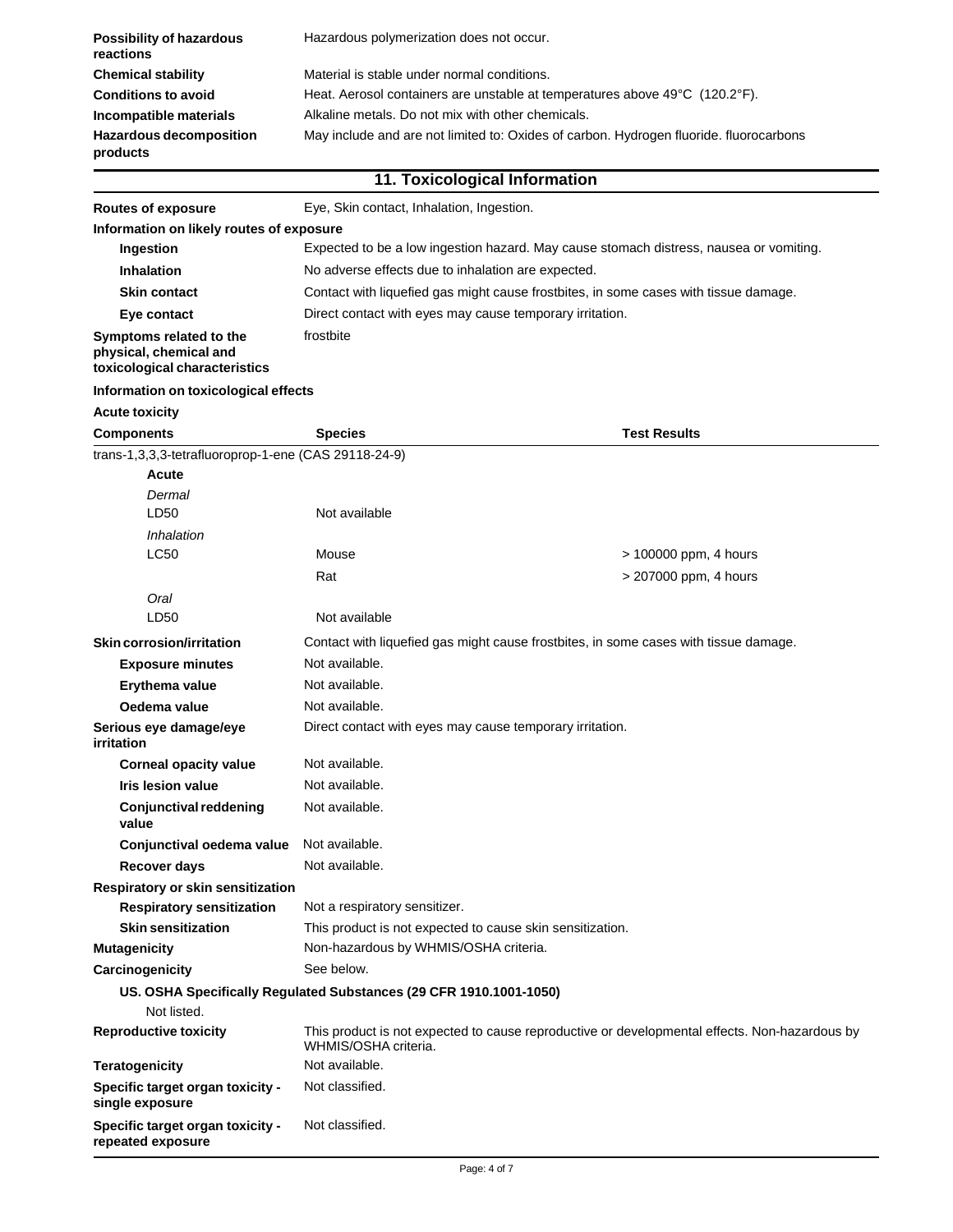| 12. Ecological Information                                           |                                                                                                                                                                                                                                                                                                                                                                                                                                                                                                                                                                                                                         |  |  |
|----------------------------------------------------------------------|-------------------------------------------------------------------------------------------------------------------------------------------------------------------------------------------------------------------------------------------------------------------------------------------------------------------------------------------------------------------------------------------------------------------------------------------------------------------------------------------------------------------------------------------------------------------------------------------------------------------------|--|--|
| <b>Ecotoxicity</b>                                                   | The product is not classified as environmentally hazardous. However, this does not exclude the<br>possibility that large or frequent spills can have a harmful or damaging effect on the environment.                                                                                                                                                                                                                                                                                                                                                                                                                   |  |  |
| <b>Persistence and degradability</b>                                 | No data is available on the degradability of this product.                                                                                                                                                                                                                                                                                                                                                                                                                                                                                                                                                              |  |  |
| <b>Bioaccumulative potential</b>                                     | No data available.                                                                                                                                                                                                                                                                                                                                                                                                                                                                                                                                                                                                      |  |  |
| <b>Mobility in soil</b>                                              | No data available.                                                                                                                                                                                                                                                                                                                                                                                                                                                                                                                                                                                                      |  |  |
| <b>Mobility in general</b>                                           | Not available.                                                                                                                                                                                                                                                                                                                                                                                                                                                                                                                                                                                                          |  |  |
| Other adverse effects                                                | No other adverse environmental effects (e.g. ozone depletion, photochemical ozone creation                                                                                                                                                                                                                                                                                                                                                                                                                                                                                                                              |  |  |
|                                                                      | potential, endocrine disruption, global warming potential) are expected from this component.                                                                                                                                                                                                                                                                                                                                                                                                                                                                                                                            |  |  |
|                                                                      | <b>13. Disposal Considerations</b>                                                                                                                                                                                                                                                                                                                                                                                                                                                                                                                                                                                      |  |  |
| <b>Disposal instructions</b>                                         | Collect and reclaim or dispose in sealed containers at licensed waste disposal site. Dispose of<br>contents/container in accordance with local/regional/national/international regulations.                                                                                                                                                                                                                                                                                                                                                                                                                             |  |  |
| Local disposal regulations                                           | Dispose in accordance with all applicable regulations.                                                                                                                                                                                                                                                                                                                                                                                                                                                                                                                                                                  |  |  |
| Hazardous waste code                                                 | The waste code should be assigned in discussion between the user, the producer and the waste<br>disposal company.                                                                                                                                                                                                                                                                                                                                                                                                                                                                                                       |  |  |
| Waste from residues / unused<br>products                             | Dispose of in accordance with local regulations. Empty containers or liners may retain some<br>product residues. This material and its container must be disposed of in a safe manner (see:<br>Disposal instructions).                                                                                                                                                                                                                                                                                                                                                                                                  |  |  |
| Contaminated packaging                                               | Since emptied containers may retain product residue, follow label warnings even after container is<br>emptied. Empty containers should be taken to an approved waste handling site for recycling or<br>disposal.                                                                                                                                                                                                                                                                                                                                                                                                        |  |  |
| 14. Transport Information                                            |                                                                                                                                                                                                                                                                                                                                                                                                                                                                                                                                                                                                                         |  |  |
| <b>Transport of Dangerous Goods</b><br>(TDG) Proof of Classification | In accordance with Part 2.2.1 (SOR/2014-152) of the Transportation of Dangerous Goods<br>Regulations, we certify that the classification of this product is correct as of the SDS date of issue.                                                                                                                                                                                                                                                                                                                                                                                                                        |  |  |
| General                                                              | Avoid transport on vehicles where the load space is not separated from the driver's compartment.<br>Ensure vehicle driver is aware of the potential hazards of the load and knows what to do in the<br>event of an accident or an emergency. Before transporting product containers: Ensure that<br>containers are firmly secured. Ensure cylinder valve is closed and not leaking. Ensure valve<br>outlet cap nut or plug (where provided) is correctly fitted. Ensure valve protection device (where<br>provided) is correctly fitted. Ensure adequate ventilation. Ensure compliance with applicable<br>regulations. |  |  |
|                                                                      | DOT: Falcon Safety Products has been granted a DOT special permit. A copy of DOT Special<br>permit SP-11516 can be obtained by calling Falcon Safety Products, Inc. at 908-707-4900                                                                                                                                                                                                                                                                                                                                                                                                                                     |  |  |
| U.S. Department of Transportation (DOT)                              |                                                                                                                                                                                                                                                                                                                                                                                                                                                                                                                                                                                                                         |  |  |
| <b>Basic shipping requirements:</b>                                  |                                                                                                                                                                                                                                                                                                                                                                                                                                                                                                                                                                                                                         |  |  |
| UN number                                                            | UN3163                                                                                                                                                                                                                                                                                                                                                                                                                                                                                                                                                                                                                  |  |  |
| Proper shipping name<br><b>Technical name</b>                        | Liquefied gas, n.o.s.<br>trans-1,3,3,3-tetrafluoroprop-1-ene                                                                                                                                                                                                                                                                                                                                                                                                                                                                                                                                                            |  |  |
| <b>Hazard class</b>                                                  | $2.2\,$                                                                                                                                                                                                                                                                                                                                                                                                                                                                                                                                                                                                                 |  |  |
| <b>Special provisions</b>                                            | T50                                                                                                                                                                                                                                                                                                                                                                                                                                                                                                                                                                                                                     |  |  |
| <b>Packaging exceptions</b>                                          | 306                                                                                                                                                                                                                                                                                                                                                                                                                                                                                                                                                                                                                     |  |  |
| Packaging non bulk                                                   | 304                                                                                                                                                                                                                                                                                                                                                                                                                                                                                                                                                                                                                     |  |  |
| Packaging bulk                                                       | 314, 315                                                                                                                                                                                                                                                                                                                                                                                                                                                                                                                                                                                                                |  |  |
| <b>Transportation of Dangerous Goods (TDG - Canada)</b>              |                                                                                                                                                                                                                                                                                                                                                                                                                                                                                                                                                                                                                         |  |  |
| <b>Basic shipping requirements:</b>                                  |                                                                                                                                                                                                                                                                                                                                                                                                                                                                                                                                                                                                                         |  |  |
| <b>UN number</b><br>Proper shipping name                             | <b>UN1950</b><br><b>AEROSOLS</b>                                                                                                                                                                                                                                                                                                                                                                                                                                                                                                                                                                                        |  |  |
| <b>Technical name</b>                                                |                                                                                                                                                                                                                                                                                                                                                                                                                                                                                                                                                                                                                         |  |  |
| <b>Hazard class</b>                                                  | $2.2\phantom{0}$                                                                                                                                                                                                                                                                                                                                                                                                                                                                                                                                                                                                        |  |  |
| <b>Special provisions</b>                                            | Limited Quantity Index 1 L                                                                                                                                                                                                                                                                                                                                                                                                                                                                                                                                                                                              |  |  |
|                                                                      |                                                                                                                                                                                                                                                                                                                                                                                                                                                                                                                                                                                                                         |  |  |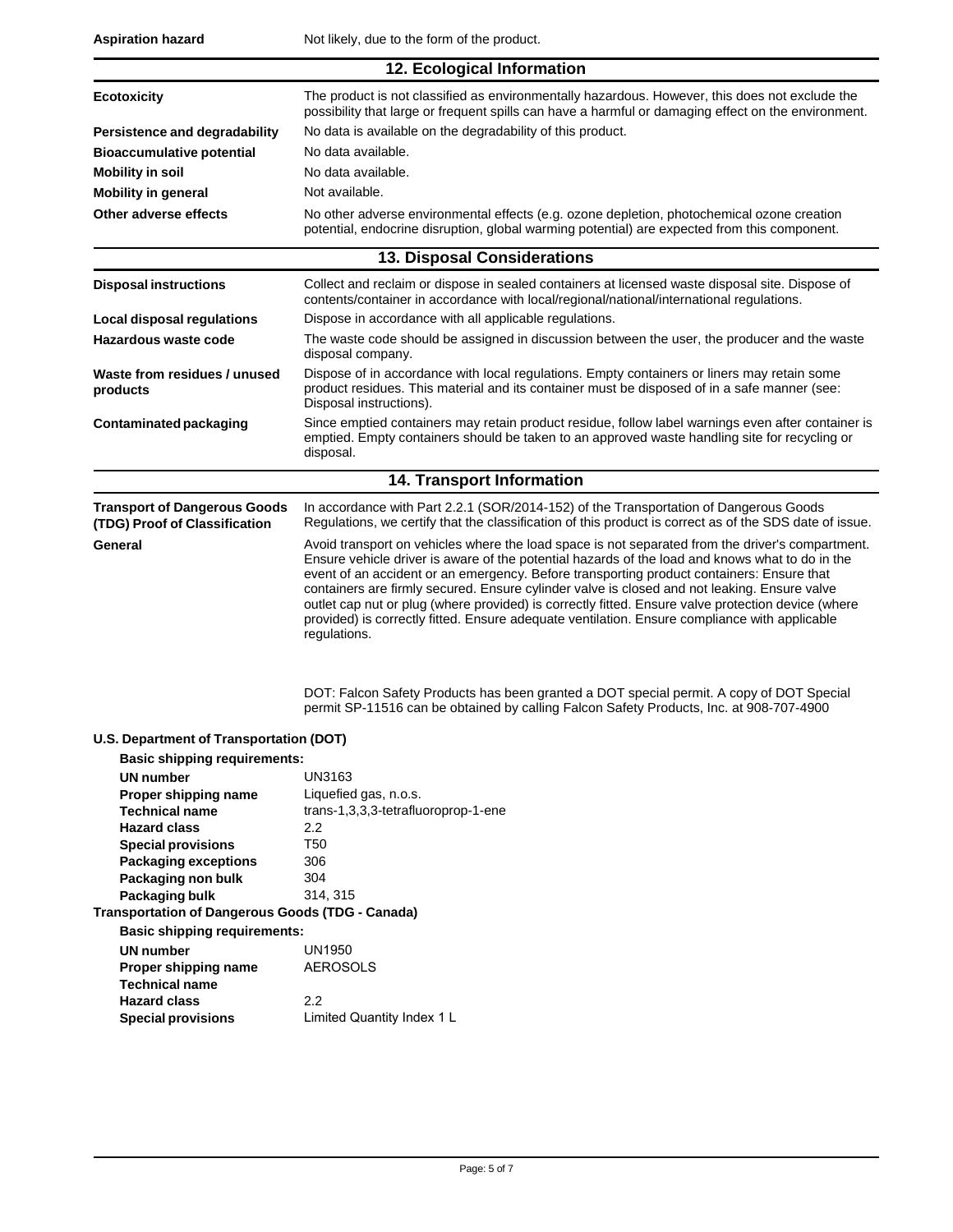# **15. Regulatory Information**

| <b>Canadian federal regulations</b>                         | This product has been classified in accordance with the hazard criteria of the HPR and the SDS<br>contains all the information required by the HPR. |
|-------------------------------------------------------------|-----------------------------------------------------------------------------------------------------------------------------------------------------|
| Export Control List (CEPA 1999, Schedule 3)                 |                                                                                                                                                     |
| Not listed.                                                 |                                                                                                                                                     |
| <b>Greenhouse Gases</b>                                     |                                                                                                                                                     |
| Not listed.                                                 |                                                                                                                                                     |
| <b>Precursor Control Regulations</b>                        |                                                                                                                                                     |
| Not regulated.                                              |                                                                                                                                                     |
| <b>WHMIS 2015 Exemptions</b>                                | This is consumer product and exempt from WHMIS regulation.                                                                                          |
| US federal regulations                                      | This product is a "Hazardous Chemical" as defined by the OSHA Hazard Communication<br>Standard, 29 CFR 1910.1200.                                   |
|                                                             | TSCA Section 12(b) Export Notification (40 CFR 707, Subpt. D)                                                                                       |
| Not regulated.                                              |                                                                                                                                                     |
| <b>CERCLA Hazardous Substance List (40 CFR 302.4)</b>       |                                                                                                                                                     |
| Not listed.                                                 |                                                                                                                                                     |
|                                                             | US. OSHA Specifically Regulated Substances (29 CFR 1910.1001-1050)                                                                                  |
| Not listed.                                                 |                                                                                                                                                     |
| Superfund Amendments and Reauthorization Act of 1986 (SARA) |                                                                                                                                                     |
| <b>Hazard categories</b>                                    | Immediate Hazard - No<br>Delayed Hazard - No                                                                                                        |
|                                                             | Fire Hazard - No                                                                                                                                    |
|                                                             | Pressure Hazard - Yes                                                                                                                               |
|                                                             | Reactivity Hazard - No                                                                                                                              |
| <b>SARA 302 Extremely</b><br>hazardous substance            | No                                                                                                                                                  |
| SARA 311/312 Hazardous<br>chemical                          | No                                                                                                                                                  |
| SARA 313 (TRI reporting)<br>Not regulated.                  |                                                                                                                                                     |
| Other federal regulations                                   |                                                                                                                                                     |
|                                                             | Clean Air Act (CAA) Section 112 Hazardous Air Pollutants (HAPs) List                                                                                |
| Not regulated.                                              |                                                                                                                                                     |
| Not regulated.                                              | Clean Air Act (CAA) Section 112(r) Accidental Release Prevention (40 CFR 68.130)                                                                    |
| US state regulations                                        | See below                                                                                                                                           |
| US. Massachusetts RTK - Substance List                      |                                                                                                                                                     |
| Not regulated.                                              |                                                                                                                                                     |
| Not regulated.                                              | US. New Jersey Worker and Community Right-to-Know Act                                                                                               |
|                                                             |                                                                                                                                                     |
|                                                             |                                                                                                                                                     |